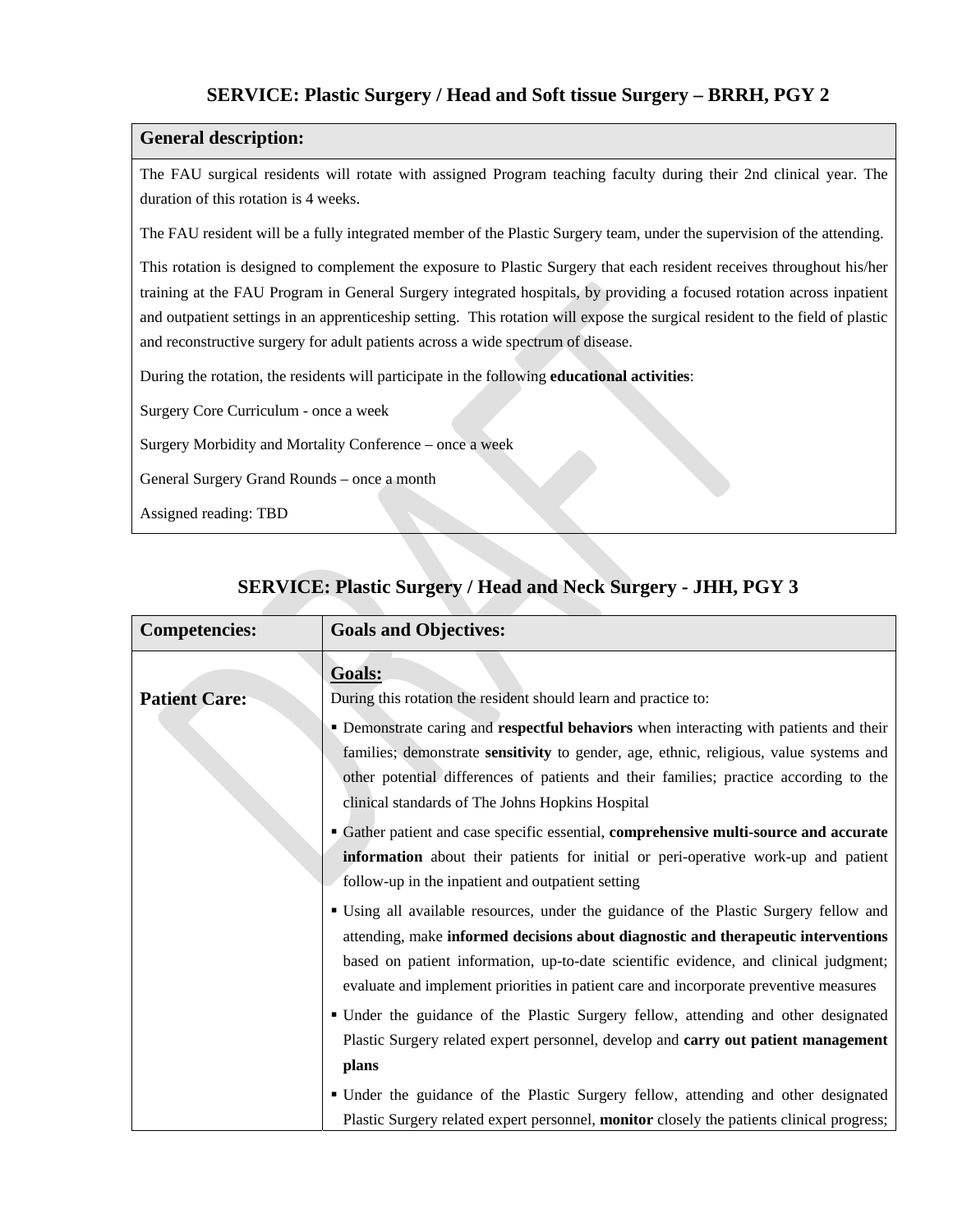review and react to variances in patient progress or response to therapeutic interventions; **communicate** the details and changes of patient care, progress and complications to the Plastic Surgery fellow and/or attending in a timely manner

- Under close supervision of the Plastic Surgery fellow, attending and other designated Plastic Surgery related expert personnel, **counsel and educate patients** and their families on the state of the patient's disease, necessary diagnostic tests, operative procedures and medical management
- Use information technology (hospital computer system) to support patient care decisions and patient education (electronic patient record, electronic radiology studies, online educational resources, including literature research)
- **Work closely with other healthcare professionals**, including those from other disciplines (ENT, Neurosurgery, General and Trauma Surgery, Pediatric Surgery, midlevel providers, nurses, Plastic Surgery office staff, etc.), to provide patient-focused and optimum outcome driven care
- Ensure that the **needs of the patient and team supersede individual preferences** when managing patient care; incorporate evidence based medicine into patient care whenever possible; comply with changes in clinical practice and standards given by Plastic Surgery fellow and/or attending

# **Objectives**:

During the rotation, the resident should:

- Outline the components of a **comprehensive focused history and physical examination** pertinent to the evaluation and correction of congenital or acquired defects under the realm of plastic and reconstructive surgery.
- Outline the components of a comprehensive examination of the face, neck, naso-, oro-, and hyo-pharynx.
- Initiate and follow-up work-up for problems related to trauma, neoplastic and other disease
- Under one-on-one supervision of the Plastic Surgery attending, **perform competently and/or assist in procedures considered essential for the area of practice** including:
	- a. Primary **repair of simple and complex lacerations** (in the Emergency Department and Operating Room) of various body areas
	- b. **Skin grafting, rotational and free flap reconstruction** for burn, traumatic, operative and other complex wounds in various body areas
- Participate in the **pre- and post-operative surgical management** of patients before and after major head and neck and reconstructive Plastic Surgery; attend Plastic Surgery clinic at least once a week; participate on daily morning and afternoon patient rounds
- **Manage postoperative complications** including wound infection/dehiscence, bleeding, systemic complications related to injury, anesthesia, co-morbidities and other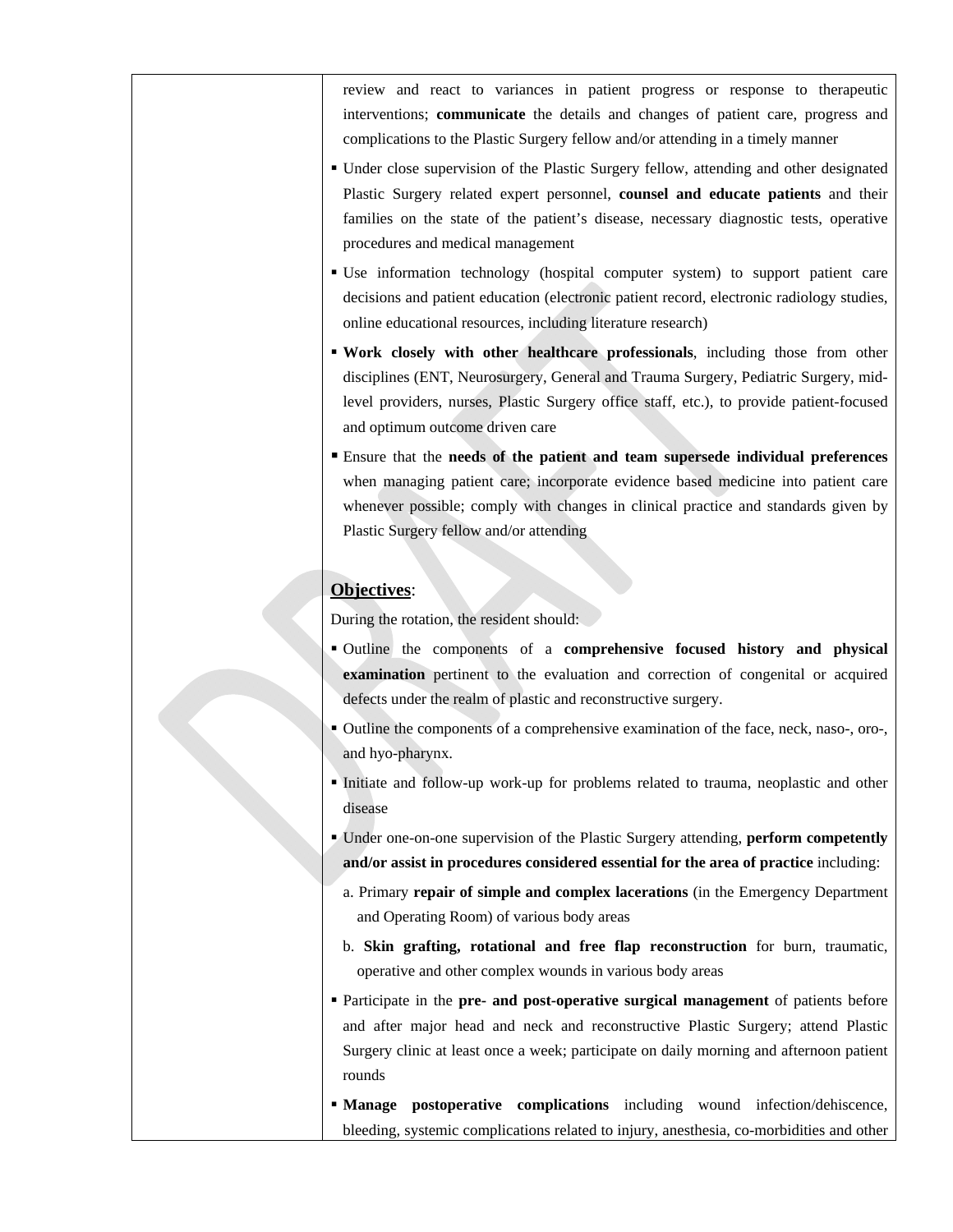|                           | factors                                                                                                                                                                                                                                                                                                                 |
|---------------------------|-------------------------------------------------------------------------------------------------------------------------------------------------------------------------------------------------------------------------------------------------------------------------------------------------------------------------|
|                           | <b>Goals and Objectives:</b>                                                                                                                                                                                                                                                                                            |
| <b>Medical Knowledge:</b> | <b>General</b>                                                                                                                                                                                                                                                                                                          |
|                           | " Discuss and compare skin and connective tissue according to: anatomy, histology,<br>normal physiology and biochemistry; understand the pathophysiology of benign and<br>malignant skin disorders and unique pathophysiology of connective tissue disorders<br>and tumors.                                             |
|                           | Develop a fundamental knowledge of normal wound healing and factors that<br>influence this process: diabetes, vascular insufficiency (arterial and venous), steroids<br>and immunosuppressive medications, renal and hepatic failure, protein and calorie<br>malnutrition, vitamin and trace element deficiencies, etc. |
|                           | " Explain the basic techniques for surgical repair of incisions and lacerations of the<br>head, neck, trunk and extremities including the concepts of viability, perfusion, (lines<br>of) tension, etc.                                                                                                                 |
|                           | • Understand the specific differences in healing of skin, connective tissue, tendons, bone<br>(with and without periosteal coverage) and nerves                                                                                                                                                                         |
|                           | • Describe the physiology and specific considerations for various techniques of skin and<br>composite tissue transplantation with particular regard to component tissue (neo-)<br>circulation:                                                                                                                          |
|                           | a. Skin grafts (split- vs. full- thickness) bone & cartilage grafts, composite grafts                                                                                                                                                                                                                                   |
|                           | d. Skin flaps, muscle flaps, myocutaneous flaps, bone flaps, osteocutaneous flaps,                                                                                                                                                                                                                                      |
|                           | myo-osseous flaps, neurocutaneous flaps                                                                                                                                                                                                                                                                                 |
|                           | j. Vascularized versus non-vascularized flaps                                                                                                                                                                                                                                                                           |
|                           | " Discuss the pathophysiology of thermal, chemical, and electrical burns including<br>consideration of systemic pathophysiology (cardiac, pulmonary, renal, immune system,<br>etc. (see Medical Knowledge Competency Burn Rotation)                                                                                     |
|                           | <b>Explain considerations in the geriatric patient</b> undergoing major reconstructive                                                                                                                                                                                                                                  |
|                           | operation to include the implications of:                                                                                                                                                                                                                                                                               |
|                           | a. Decreased functional physiologic reserve, multiple medical problems<br>c. Altered wound healing; consider significance of: age, concomitant disease<br>(diabetes, vascular disease, renal disease, etc.), (relative) malnutrition,<br>medications; susceptibility for (nosocomial) infections                        |
|                           | d. Need for pre-operative evaluation, and intensive peri-operative monitoring                                                                                                                                                                                                                                           |
|                           | · Define the tumor, node and metastases (TNM) classification system as used for                                                                                                                                                                                                                                         |
|                           | neoplasms of skin, soft tissue and head and neck.                                                                                                                                                                                                                                                                       |
|                           | • Develop an understanding of the relevant anatomy of specific body regions:                                                                                                                                                                                                                                            |
|                           | a. Head and neck including functional skeletal units, vascular supply and lymphatic                                                                                                                                                                                                                                     |
|                           | drainage, sensory and motor innervation                                                                                                                                                                                                                                                                                 |
|                           | b. Hand including neurovascular supply, compartments, etc. and upper extremity                                                                                                                                                                                                                                          |
|                           | c. Foot and lower extremity                                                                                                                                                                                                                                                                                             |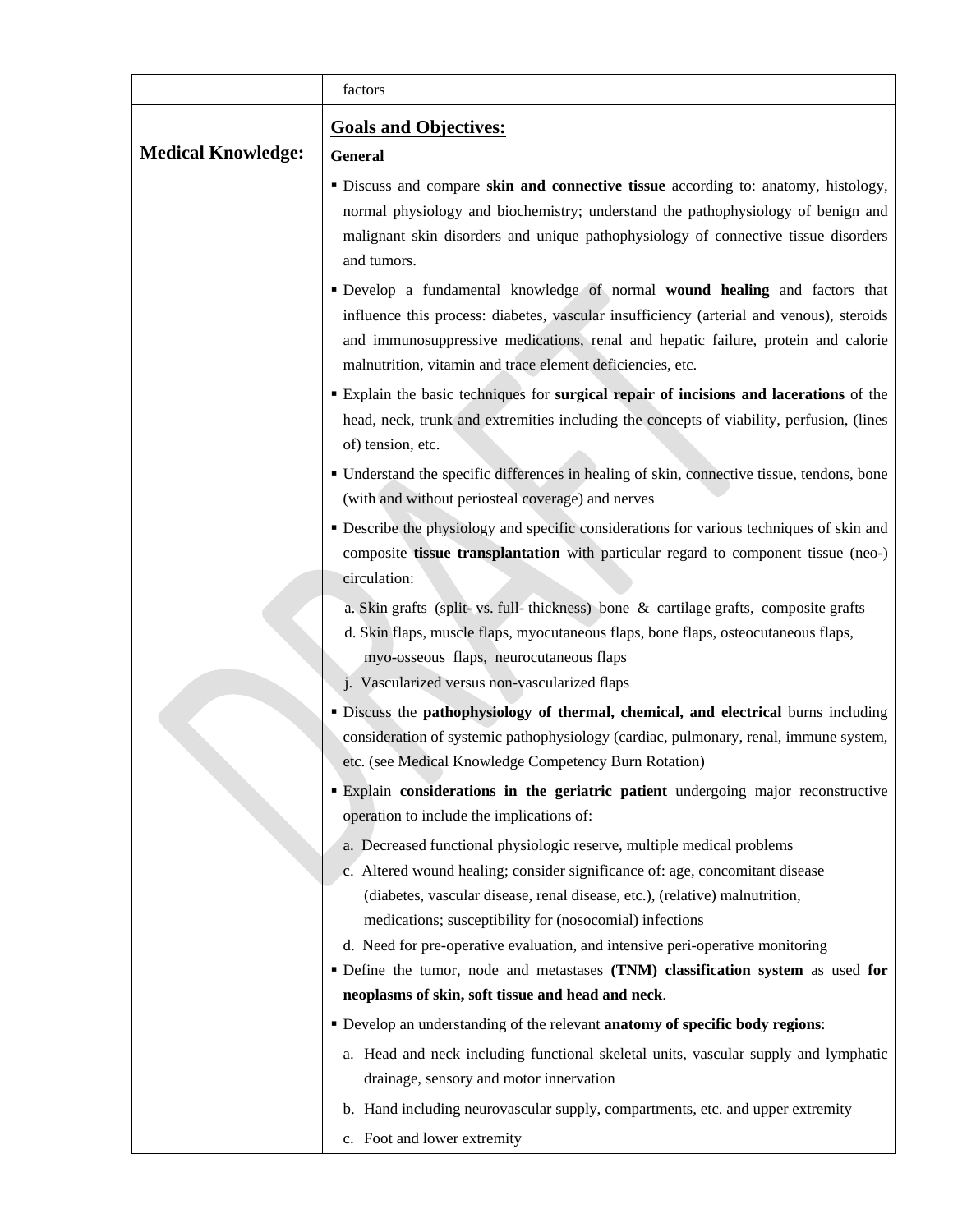#### d. Breast

#### **Trauma**

- Discuss the implications of **different types of soft tissue injury** (cut, blast, crush chemical and thermal burn) in terms of healing, considerations for reconstruction and potential complications; understand specific problems associated with prolonged exposure of bone, tendons, nerves and vasculature
- Explain the **assessment of facial skeletal trauma** according to the following systems:
	- a. LeFort I, II, and III classification of maxillary fractures
	- b. Nasoethmoidal disruption classification
	- c. Zygomatic, orbit and mandibular fractures
	- d. Disruption classification
- Understand the principles of **repair of facial trauma:** 
	- a. Consideration of functional and cosmetic units
	- b. Options for bony reconstruction: temporary vs. permanent, sources for bone grafting
	- c. Options for rotational and free flap soft tissue coverage
- Discuss considerations in the (staged) repair for massive craniofacial trauma including temporary vs. permanent airway control, consideration of intracranial and other injuries in the overall planning of the facial reconstruction
- Understand the **comprehensive assessment** (grade, extent, involvement of joints and other critical areas, circumferential burn, etc.) **of burn injuries;** summarize the options for surgical treatment (see Burns Goals and Objectives, including escharotomy, early vs. delayed grafting, conservative therapeutic adjuncts, etc.)
- **Describe the specific considerations for assessment of <b>hand trauma** (soft tissue injury with or without tissue loss, nerve and vascular injury, bony injury); describe the important functional units of the hand
- Understand the major considerations in the decision-making for reconstruction vs. amputation in upper and lower **mangled extremity** injuries:
	- a. Extent of tissue loss, extent of nerve and vascular damage
	- b. Expected residual function
	- c. Age and overall medical condition of the patient (acute and chronic)
	- d. Available resources and overall cost of (multiple) operations

### **Breast**

- Discuss the options for **breast reconstruction after surgery for breast cancer:**
	- a. Immediate vs. delayed reconstruction
	- b. TRAM or other flap reconstruction vs. the use of artificial implants
	- c. Major (dis-)advantages of common types of implants
	- d. Different techniques of implantation (types of incisions and placement, minimally invasive techniques)
	- e. Techniques of nipple/areola reconstruction
- Discuss medical and cosmetic indications and techniques for **breast alteration**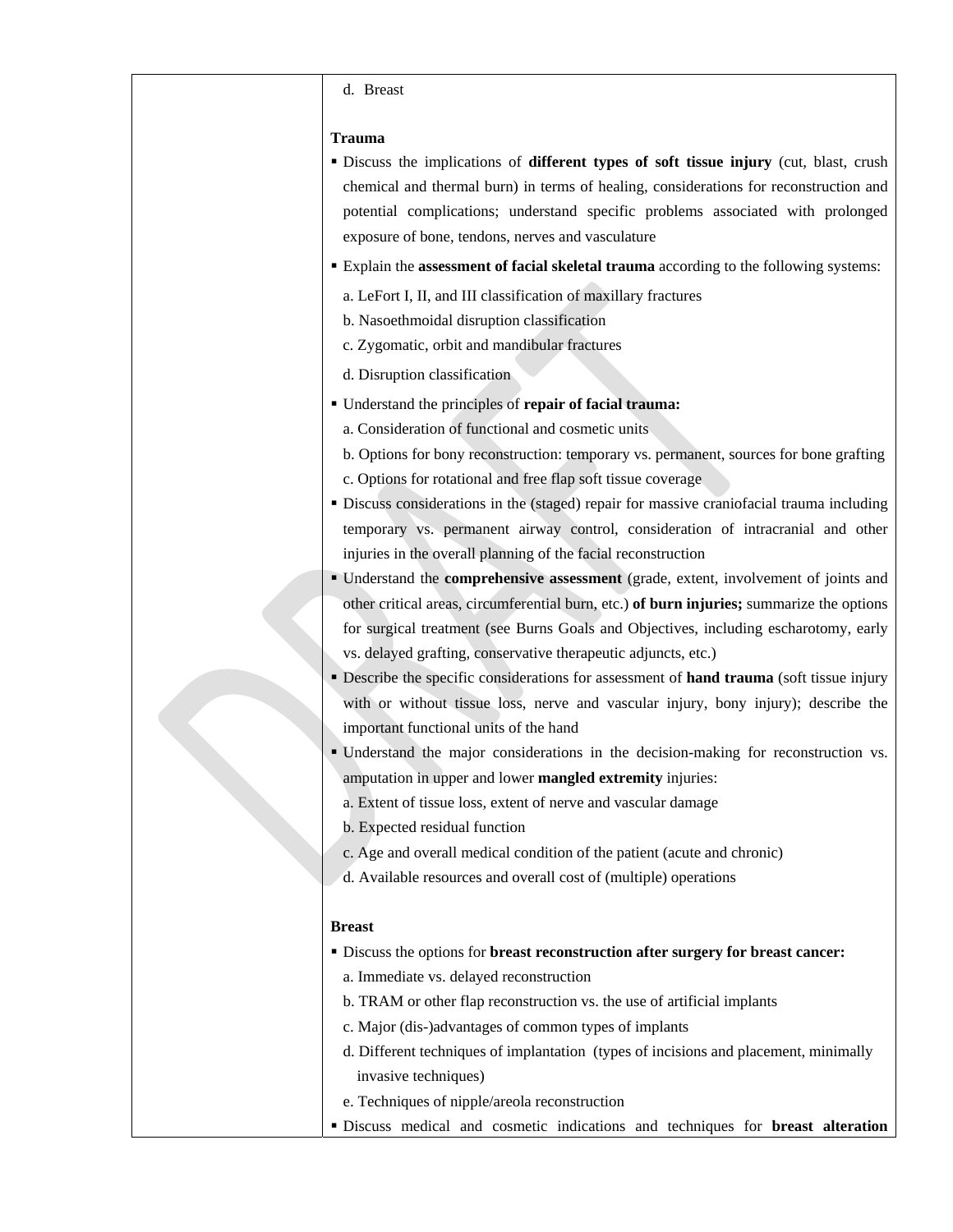**surgery** (enlargement, reduction, repair of size difference and ptosis, etc.)

#### **Complex hernias**

- Discuss the role of the Plastic Surgeon in the evaluation, planning and execution of surgical therapy of complex abdominal wall hernias
	- a. abdominal wall component release/separation
	- b. component rectus fascia closure, use of tensor fascia lata
	- c. use of artificial materials (mesh)

## **Lymphangioma / Hemangioma**

- Understand the basic etiology, histology, natural progression of (extremity) lymphangioma; describe the principles of medical and surgical therapeutic options
- Understand the basic etiology, histology, natural progression of hemangioma and related lesions (child type  $I - V$  vs. adult); describe the principles of medical and surgical therapeutic options (laser / phototherapy, injection therapy, resection, etc.)

## **Chronic wounds:**

- Describe the etiology and contributing factors for common **chronic/non-healing wounds:**
- a. Pressure ulcers (sacral, extremity, head, etc.)
- b. Wounds related to vascular disease (arterial insufficiency, venostasis)
- c. Diabetic wounds
- d. Wounds due to radiation
- e. Calciphylaxis
- f. Vasculitis and other connective tissue disorders, pyoderma gangrenosum, chronic lymphedema
- g, Actinomycosis, Yaws, mucormycosis, cutaneous Anthrax and other chromic infectious wounds
- Understand options for **medical/conservative therapy** (bedside debridement vs. debriding-type dressings [enzymatic vs. mechanical], V.A.C. therapy, etc.)
- Describe options indications and contra-indications for **surgical reconstruction**: (composite-) flaps, etc., vs. amputation (extremity)
- Understand options for **supportive therapy and prevention** including devices to reduce pressure, restoration of blood flow, nutritional therapy, antibiotic therapy, hyperbaric oxygen therapy, etc.
- Discuss the **potential systemic (long-term) complications** of chronic non-healing and/or infected wounds, including: (recurrent) bacteria and endocarditis, osteomyelitis, progressive cellulitis, heterotopic bone formation, pain, amyloidosis, complications related to immobility/loss of function, etc.

#### **Congenital anomalies of the head and neck:**

 Describe the most common congenital anomalies including classifications a. first through fourth branchial arch anomalies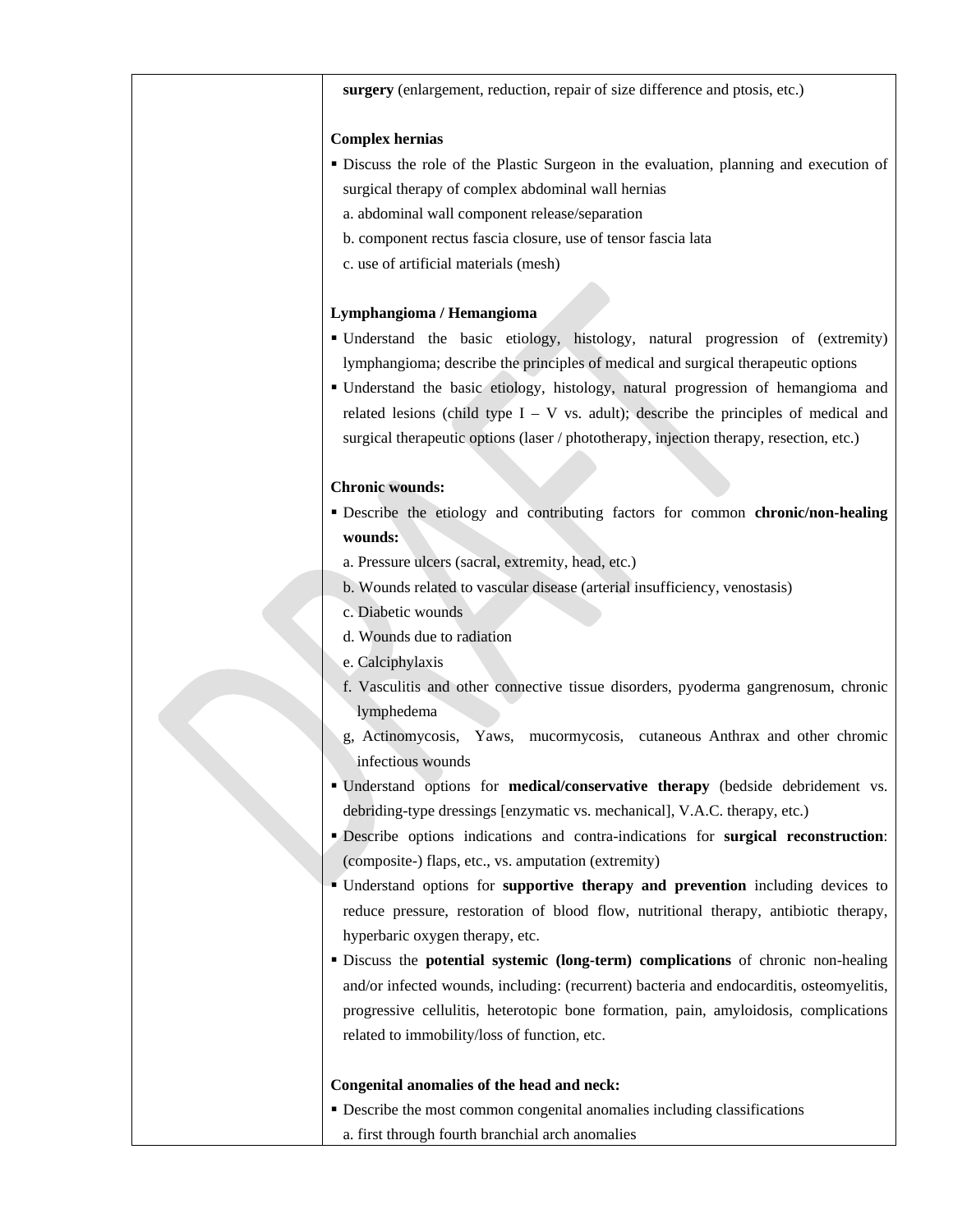- b. cleft lip and palate
- c. micro- (Pierre Robin, Treacher Collins' syndromes, etc.) and macrognathia
- d. craniosynostosis (turricephalus, trigonocephalus, brachycephalus, etc.)
- Understand the basic principles of corrective surgery for these disorders including indication and timing for surgery

# **Soft tissue/skin tumors**

- Understand and describe the characteristics for the most common differential diagnoses for tumors of the skin, including: Actinic Keratosis Bowen Disease, Fibrous Papule of the Face, Keratoacanthoma, Nevi, Melanocytic Sebaceous Hyperplasia, Seborrheic Keratosis, Squamous Cell Carcinoma, Trichoepithelioma, warts, atypical Fibroxanthoma, Pyoderma, etc.
- Understand the etiology, age and anatomic distribution, and staging of **basal cell carcinoma (BCC);** describe the use of (punch) biopsy in the diagnosis; describe surgical options for therapy (curettage, excision with margin examination and Mohs microsurgery, radiotherapy and cryotherapy); describe the indications, limitations and potential problems with medical therapy (5-Fluorouracil, Interferon alfa-2b); describe the prognosis and risks for subsequent lesions in patients with BCC
- Understand the etiology, age and anatomic distribution and staging of **squamous cell carcinoma of the skin (SCC)**; describe the TNM classification, modes of spread and implications for therapy; describe the options for (adjunct) medical therapy (5-FU +/- Radiation therapy, Aminolevulinic acid and Photodynamic therapy – mainly for actinic Keratosis), and options for surgical therapy (curettage and electrosurgery, cryosurgery, excision); describe optimal margins for well-differentiated and high risk tumors and recurrence rates related to stage and tumor biology
- Understand the etiology, age and anatomic distribution and staging of **Melanoma**; discuss different histologic types (superficial spreading, Nodular, Lentigo maligna, acral lentiginous, desmoplastic) and TMN vs. Clark vs. Breslow staging and AJCC groupings; describe stage-directed surgical therapy and (neo-) adjuvant therapy options; describe prognosis/ outcomes in different stages of the disease
- Describe **options for reconstruction in anatomically difficult regions**, i.e., face/ hand, etc.

#### **Head and Neck Cancer**

- Understand the etiology, age, anatomic distribution and staging of head and neck cancer; describe TNM staging and common pathways of metastasis, depending on location; understand the fundamentals of medical (chemo-, photosensitizing-,
- immune-, gene-), radio- and surgical therapy
- Develop basic understanding of principles of resection and reconstruction of head and neck tumors in various locations

## **Objectives – General:**

**Complete the reading assignment (see literature list)**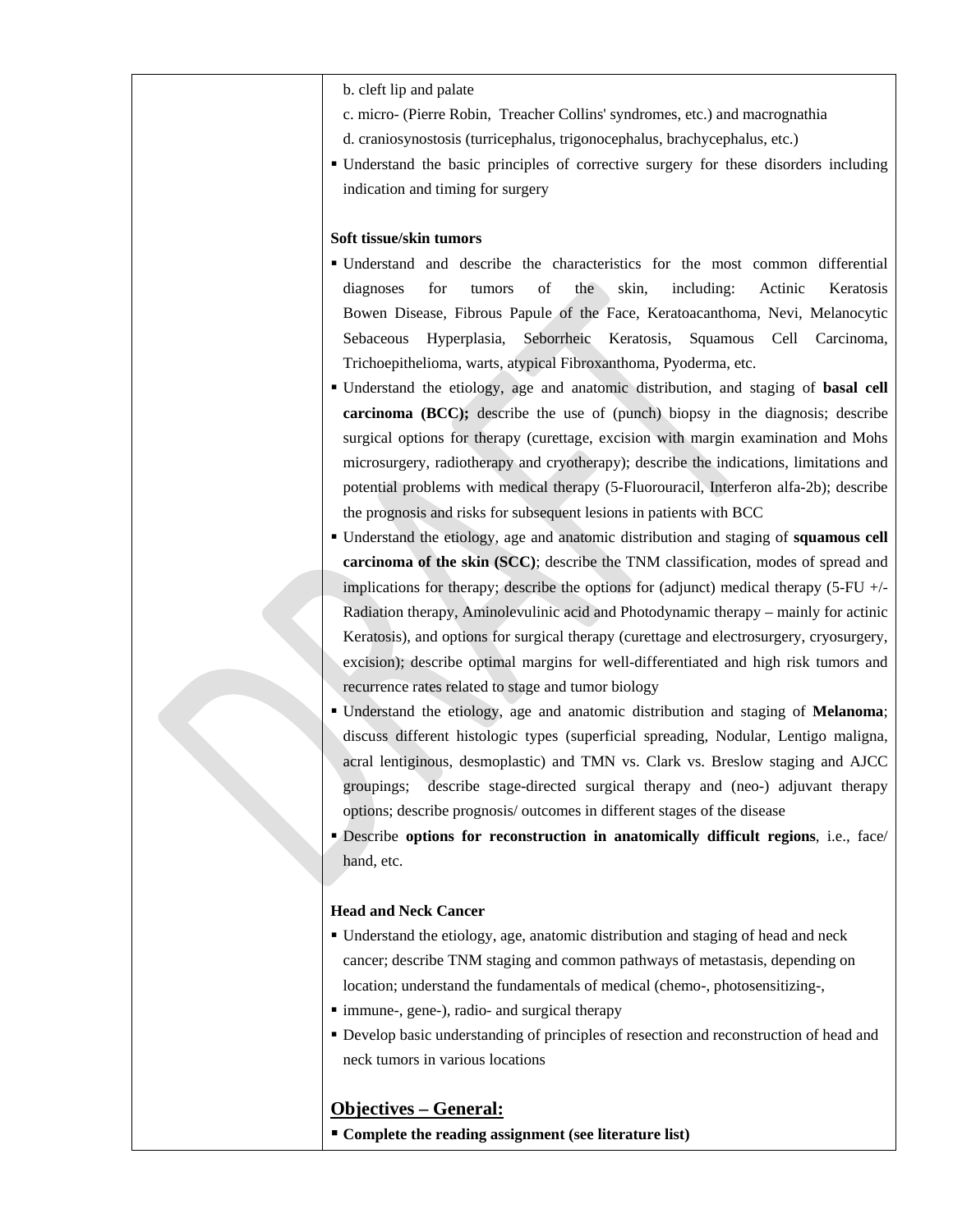|                       | ■ Attend all (≥ 85%) conferences, M&M conferences, Grand Rounds/other                        |
|-----------------------|----------------------------------------------------------------------------------------------|
|                       | educational activities of the division of Plastic Surgery during the rotation                |
|                       | " Take a post-rotation self-assessment test with at least 75% correct answers                |
|                       | <b>Goals and Objectives:</b>                                                                 |
| <b>Practice-based</b> | Residents must be able to investigate and evaluate their patient care practices, appraise    |
| <b>Learning and</b>   | and assimilate scientific evidence and improve their patient care practices. Residents are   |
| <b>Improvement:</b>   | expected to:                                                                                 |
|                       | <b>Self-assessment:</b> Analyze practice experience during the rotation and own              |
|                       | performance based on interaction with Plastic Surgery fellow, attending(s) and other         |
|                       | key Plastic Surgery staff; accept and use constructive criticism to improve performance      |
|                       | in the six core competencies                                                                 |
|                       | <b>• Medical knowledge:</b> Self-directed and under mentorship of Plastic Surgery fellow and |
|                       | attending staff, locate, appraise and assimilate evidence from scientific studies related    |
|                       | to their patient's health problems; use evidence based medicine approach to patient          |
|                       | care whenever possible; apply knowledge of study designs and statistical methods to          |
|                       | the appraisal of clinical studies and other information on diagnostic and therapeutic        |
|                       | effectiveness; use information technology to manage information, access online               |
|                       | medical information and support their own education; facilitate the learning of students     |
|                       | and other healthcare professionals on the Plastic Surgery service by sharing pre-            |
|                       | existing and newly acquired knowledge (general and case-based) on rounds and during          |
|                       | formal educational activities. Residents are encouraged to ask/question the Plastic          |
|                       | Surgery fellow, attending staff and/or other Plastic Surgery related expert providers for    |
|                       | clarification of unclear concepts/practices at any time.                                     |
|                       |                                                                                              |
|                       | Participate in the perioperative management of Plastic Surgery patients as outlined          |
|                       | in patient care competency. During the rotation the resident should become                   |
|                       | familiar/proficient with:                                                                    |
|                       | a. Comprehensive, focused history and physical examination for Plastic Surgery/Head          |
|                       | and Neck surgery patients                                                                    |
|                       | b. Evaluation of wound healing/flap and/or graft viability                                   |
|                       | c. Various methods of conservative wound management                                          |
|                       | d. Management of postoperative complications including wound infection, dehiscence,          |
|                       | bleeding, flap ischemia, systemic complications, etc.                                        |
|                       | Perform/participate in <b>Plastic Surgery service related operations</b> as outlined in      |
|                       | patient care competency; during the rotation the resident should become                      |
|                       | familiar/proficient with:                                                                    |
|                       | Harvest and application of skin and composite grafts<br>a.                                   |
|                       | Repair of complex wounds including debridement<br>$\mathbf{b}$ .                             |
|                       |                                                                                              |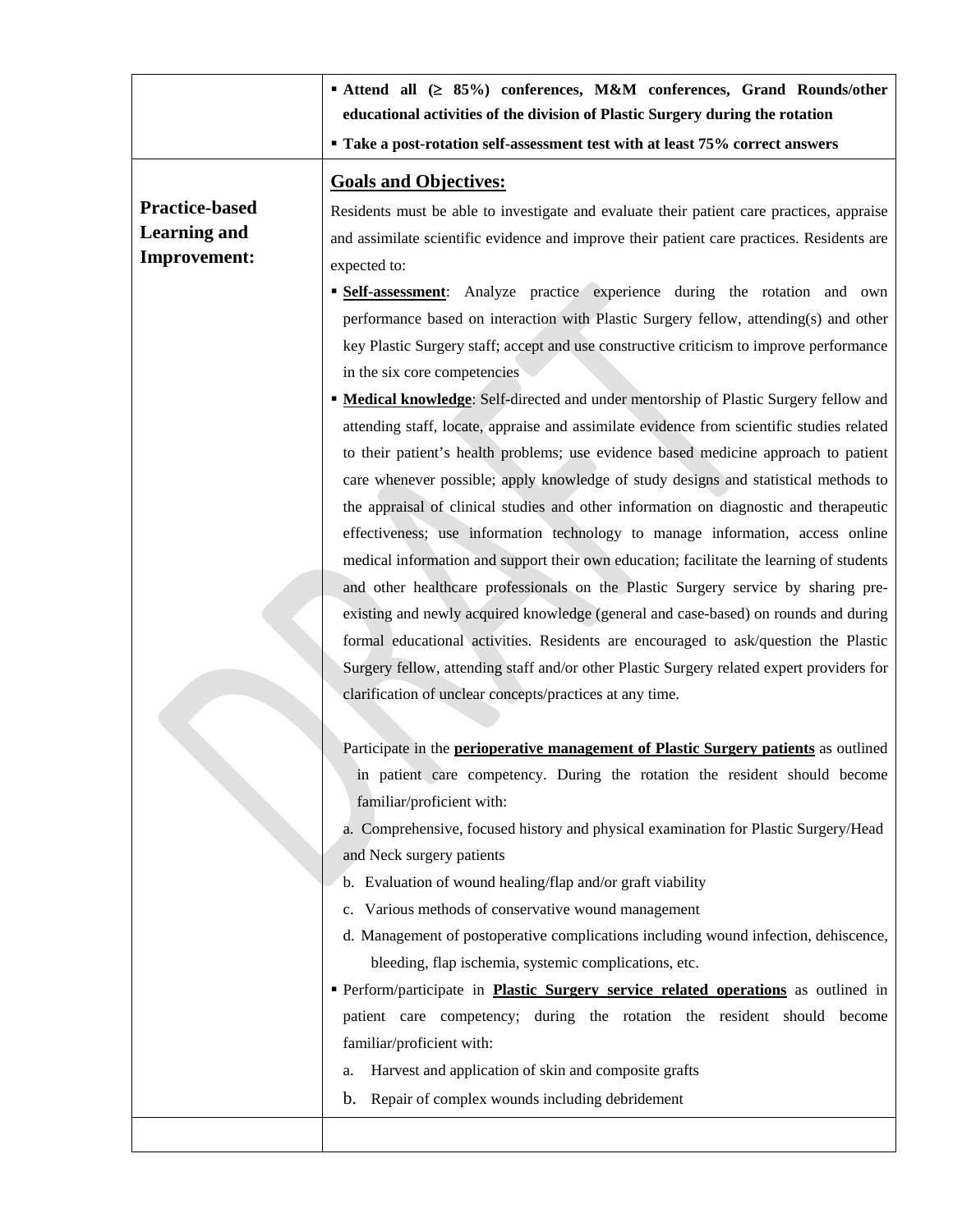| Residents must be able to demonstrate interpersonal and communication skills that result<br>in effective information exchange and teaming with patients, their patients families and                                                                                                                                                                                                                                                                                                                                                       |
|--------------------------------------------------------------------------------------------------------------------------------------------------------------------------------------------------------------------------------------------------------------------------------------------------------------------------------------------------------------------------------------------------------------------------------------------------------------------------------------------------------------------------------------------|
| professional associates. Residents are expected to:                                                                                                                                                                                                                                                                                                                                                                                                                                                                                        |
| " Develop interpersonal skills necessary to communicate effectively with patients,<br>patient families, nursing staff, mid-level healthcare providers, ancillary staff, medical<br>students, fellow residents and attending staff in the complex multi-specialty<br>environment that constitutes Plastic Surgery                                                                                                                                                                                                                           |
| " Contribute to creating an atmosphere of collegiality and mutual respect with all<br>providers involved in the care of patients                                                                                                                                                                                                                                                                                                                                                                                                           |
| • Develop effective listening, questioning and documentation skills                                                                                                                                                                                                                                                                                                                                                                                                                                                                        |
| • Demonstrate ability to work effectively as a member of a team                                                                                                                                                                                                                                                                                                                                                                                                                                                                            |
| • Demonstrate ethically sound behavior (see also Professionalism)                                                                                                                                                                                                                                                                                                                                                                                                                                                                          |
| • Share own knowledge with other members of the team to foster an environment of<br>learning                                                                                                                                                                                                                                                                                                                                                                                                                                               |
| <b>Goals and Objectives:</b><br>Residents must demonstrate a commitment to carrying out professional responsibilities,<br>adherence to ethical principles and sensitivity to a diverse patient population. Residents<br>are expected to:                                                                                                                                                                                                                                                                                                   |
| • Demonstrate adherence to institutional and departmental standards and policies                                                                                                                                                                                                                                                                                                                                                                                                                                                           |
| • Demonstrate respect, compassion, integrity and ethical behavior that are consistent<br>with the <b>values of the department, institution</b> and The Johns Hopkins University<br>School of Medicine; develop and sustain sensitivity towards differences of age,<br>gender, culture, religion, ethnicity or other diversities in both co-workers and patients.<br>Demonstrate ability to appropriately take on, share and delegate responsibilities<br>with regard to patient care; balance own rights and privileges appropriately with |
| responsibilities and accountability resulting from being a member of a team<br>dedicated to patient care                                                                                                                                                                                                                                                                                                                                                                                                                                   |
| Demonstrate commitment to excellence and ongoing professional development<br>Under attending and other Plastic Surgery staff guidance, develop skill to resolve<br>potential problems and conflicts in a complex corporate environment using the<br>appropriate channels and methods of communication and maximize patient care and<br>surgical service performance<br>Evaluate and formulate a response to ethical questions                                                                                                              |
| <b>Goals and Objectives:</b>                                                                                                                                                                                                                                                                                                                                                                                                                                                                                                               |
| Residents must demonstrate an awareness of and responsiveness to the larger context and<br>system of healthcare and the ability to effectively call on system resources to provide<br>care that is of optimal value. Residents are expected to:<br>• Understand how choices in patient care and other professional practices affect other                                                                                                                                                                                                  |
|                                                                                                                                                                                                                                                                                                                                                                                                                                                                                                                                            |